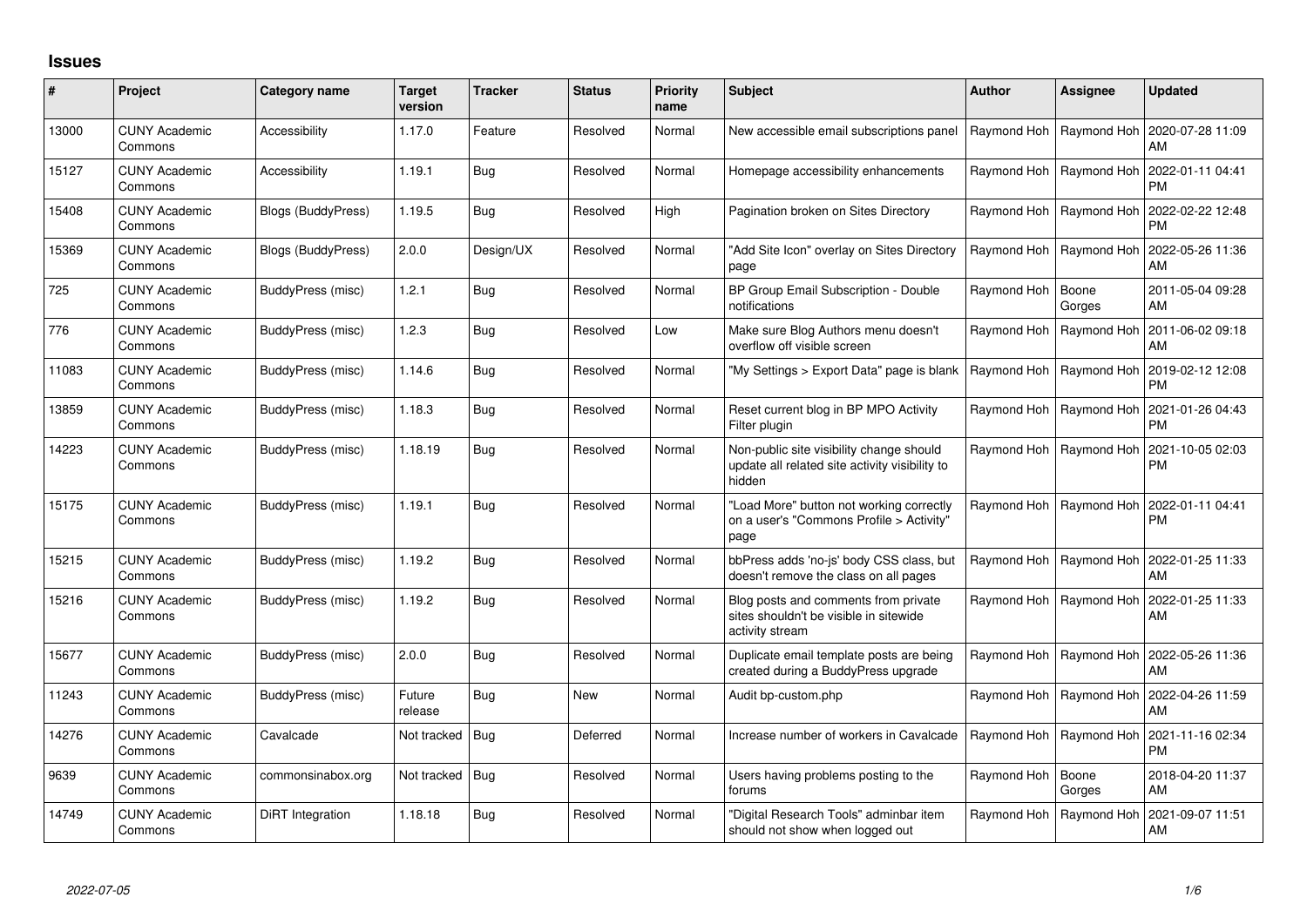| #     | Project                         | <b>Category name</b>           | <b>Target</b><br>version | <b>Tracker</b> | <b>Status</b> | Priority<br>name | <b>Subject</b>                                                                         | <b>Author</b>             | Assignee        | <b>Updated</b>                                     |
|-------|---------------------------------|--------------------------------|--------------------------|----------------|---------------|------------------|----------------------------------------------------------------------------------------|---------------------------|-----------------|----------------------------------------------------|
| 13455 | <b>CUNY Academic</b><br>Commons | Domain Mapping                 | 1.18.0                   | <b>Bug</b>     | Resolved      | Normal           | Switch from WPMU Domain Mapping to<br>Mercator                                         | Raymond Hoh               | Raymond Hoh     | 2020-12-08 11:18<br>AM                             |
| 14496 | <b>CUNY Academic</b><br>Commons | Domain Mapping                 | Future<br>release        | <b>Bug</b>     | New           | Normal           | Mapped domain SSO uses third-party<br>cookies                                          | Raymond Hoh               | Raymond Hoh     | 2021-05-24 04:03<br><b>PM</b>                      |
| 3781  | <b>CUNY Academic</b><br>Commons | <b>Email Notifications</b>     | 1.7.11                   | <b>Bug</b>     | Resolved      | Normal           | Plain-text email formatting issues                                                     | Raymond Hoh               | Raymond Hoh     | 2015-02-02 01:27<br>AM                             |
| 6043  | <b>CUNY Academic</b><br>Commons | <b>Email Notifications</b>     | 1.9.28                   | <b>Bug</b>     | Resolved      | Normal           | Emails should not be sent to<br>noreply@commons.gc.cuny.edu                            | Raymond Hoh               | Raymond Hoh     | 2016-09-19 05:33<br>PM                             |
| 5313  | <b>CUNY Academic</b><br>Commons | <b>Email Notifications</b>     | 1.10                     | <b>Bug</b>     | Resolved      | High             | Migrate over to BuddyPress 2.5 Emails                                                  | Raymond Hoh   Raymond Hoh |                 | 2016-05-31 11:29<br>AM                             |
| 5652  | <b>CUNY Academic</b><br>Commons | <b>Email Notifications</b>     | 1.10                     | <b>Bug</b>     | Resolved      | Normal           | BP Email - Multiple Forum Post email<br>doesn't show content                           | Raymond Hoh               | Raymond Hoh     | 2016-06-27 04:14<br><b>PM</b>                      |
| 11998 | <b>CUNY Academic</b><br>Commons | <b>Email Notifications</b>     | 1.15.12                  | Bug            | Resolved      | Normal           | Groupblog post emails can potentially<br>contain the wrong content                     | Raymond Hoh   Raymond Hoh |                 | 2019-10-22 11:54<br>AM                             |
| 7217  | <b>CUNY Academic</b><br>Commons | Events                         | 1.10.6                   | <b>Bug</b>     | Resolved      | Normal           | BP Event Organiser issues with WP 4.7<br>and Shortcake                                 | Raymond Hoh   Raymond Hoh |                 | 2016-12-21 11:57<br>PM.                            |
| 9203  | <b>CUNY Academic</b><br>Commons | Events                         | 1.12.8                   | <b>Bug</b>     | Resolved      | Normal           | Filters on the "My Events > Calendar"<br>page no longer display                        | Raymond Hoh               | Boone<br>Gorges | 2018-02-12 09:40<br><b>PM</b>                      |
| 11891 | <b>CUNY Academic</b><br>Commons | Events                         | 1.15.10                  | <b>Bug</b>     | Resolved      | Normal           | Private group calendar iCal URLs should<br>be accessible without logging in            | Raymond Hoh               | Raymond Hoh     | 2019-09-24 11:09<br>AM                             |
| 4073  | <b>CUNY Academic</b><br>Commons | Group Forums                   | 1.9                      | <b>Bug</b>     | Resolved      | Normal           | Group forum search should show within<br>group layout                                  | Raymond Hoh               | Raymond Hoh     | 2015-11-10 06:34<br>PM                             |
| 9486  | <b>CUNY Academic</b><br>Commons | Group Forums                   | 1.12.11                  | <b>Bug</b>     | Resolved      | Normal           | Revision logs show up when quoting a full<br>forum post                                | Raymond Hoh   Raymond Hoh |                 | 2018-03-27 12:49<br><b>PM</b>                      |
| 14704 | <b>CUNY Academic</b><br>Commons | Group Forums                   | 1.18.16                  | <b>Bug</b>     | Resolved      | Normal           | Additional bbPress fixes                                                               | Raymond Hoh   Raymond Hoh |                 | 2021-08-10 11:16<br>AM                             |
| 14945 | <b>CUNY Academic</b><br>Commons | Home Page                      | 1.19.0                   | Bug            | Resolved      | Normal           | Fix News page display after new header<br>and footer                                   | Raymond Hoh   Raymond Hoh |                 | 2022-01-04 11:20<br>AM                             |
| 15480 | <b>CUNY Academic</b><br>Commons | Home Page                      | 1.19.5                   | <b>Bug</b>     | Resolved      | Normal           | Ensure homepage caches are cleared<br>when blog posts are published on other<br>sites  | Raymond Hoh               | Raymond Hoh     | 2022-03-08 12:26<br>PM                             |
| 16296 | <b>CUNY Academic</b><br>Commons | Home Page                      | 2.0.2                    | <b>Bug</b>     | Resolved      | Normal           | "Visit Profile" link on Member Directory<br>page doesn't work properly                 | Raymond Hoh               | Raymond Hoh     | 2022-06-29 11:31<br>AM                             |
| 13497 | <b>CUNY Academic</b><br>Commons | Internal Tools and<br>Workflow | 1.17.6                   | Bug            | Resolved      | Normal           | Remove Elemental theme cache files                                                     |                           |                 | Raymond Hoh   Raymond Hoh   2020-10-27 11:00<br>AM |
| 15145 | <b>CUNY Academic</b><br>Commons | Layout                         | 1.19.1                   | Bug            | Resolved      | Normal           | Sitewide footer navigation shows all<br>sub-menu items instead of just primary<br>ones | Raymond Hoh   Raymond Hoh |                 | 2022-01-04 08:09<br>PM                             |
| 15213 | <b>CUNY Academic</b><br>Commons | Layout                         | 1.19.2                   | I Bug          | Resolved      | Normal           | Layout for some group interior pages not<br>floating to the right                      | Raymond Hoh   Raymond Hoh |                 | 2022-01-24 06:59<br>PM                             |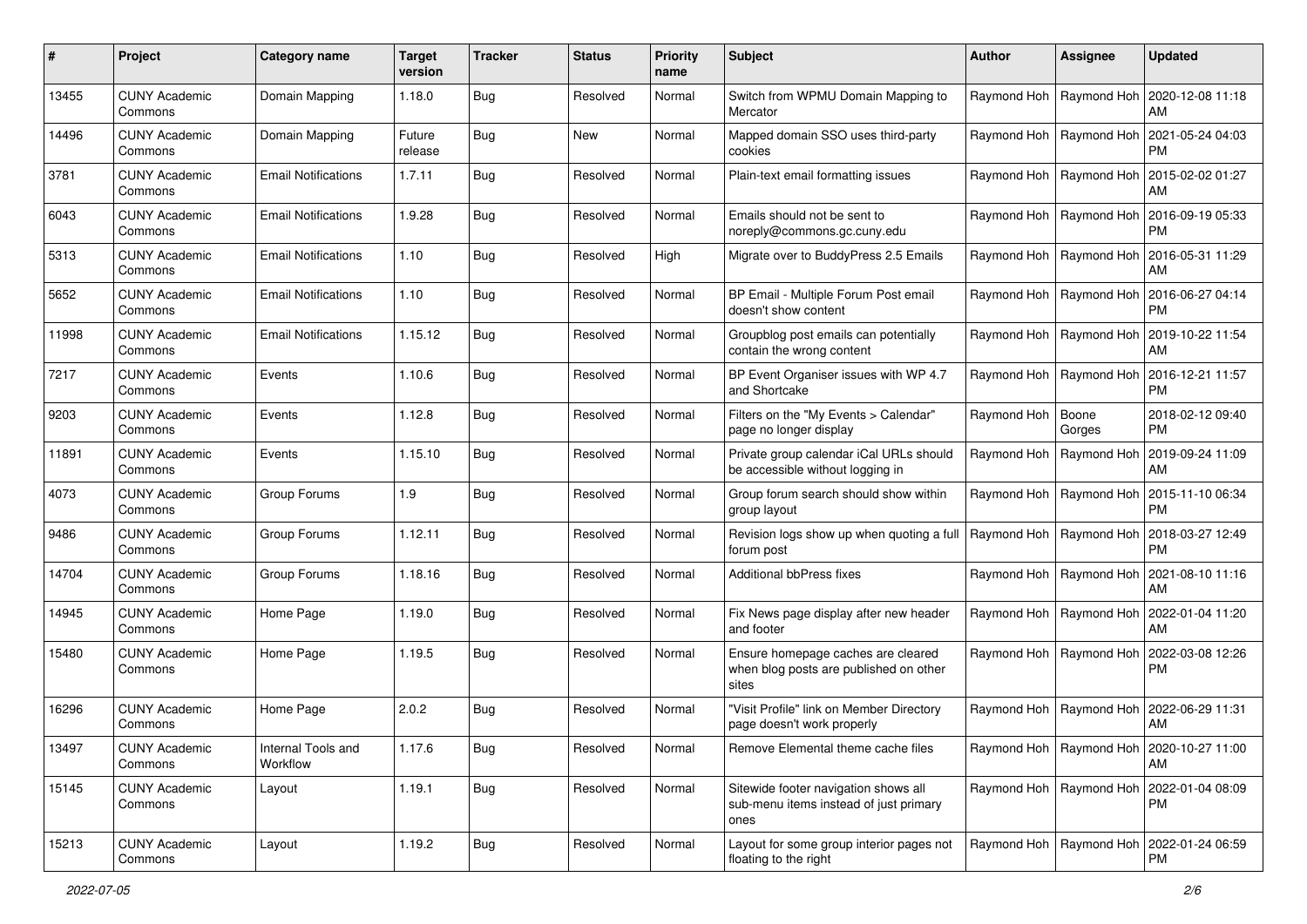| $\#$  | Project                         | Category name  | <b>Target</b><br>version | <b>Tracker</b> | <b>Status</b> | <b>Priority</b><br>name | <b>Subject</b>                                                                           | <b>Author</b>           | Assignee                  | Updated                       |
|-------|---------------------------------|----------------|--------------------------|----------------|---------------|-------------------------|------------------------------------------------------------------------------------------|-------------------------|---------------------------|-------------------------------|
| 10421 | <b>CUNY Academic</b><br>Commons | Meta           | 1.15                     | Feature        | Resolved      | Normal                  | Creative Commons license needs to be<br>updated?                                         | Raymond Hoh   Matt Gold |                           | 2019-05-07 02:30<br><b>PM</b> |
| 3546  | <b>CUNY Academic</b><br>Commons | My Commons     | 1.7                      | <b>Bug</b>     | Resolved      | High                    | My Commons - New user sees all site<br>activity for "Everything" and "My Sites"<br>tabs  |                         | Raymond Hoh   Raymond Hoh | 2014-10-10 03:12<br>PM        |
| 3792  | <b>CUNY Academic</b><br>Commons | My Commons     | 1.7.13                   | Bug            | Resolved      | Normal                  | My Commons adjustments for<br>BuddyPress 2.2                                             |                         | Raymond Hoh   Raymond Hoh | 2015-02-21 06:48<br>РM        |
| 4083  | <b>CUNY Academic</b><br>Commons | My Commons     | 1.8.1                    | Bug            | Resolved      | Normal                  | My Commons: New users see empty<br>'group joined" activity items                         |                         | Raymond Hoh   Raymond Hoh | 2015-05-26 09:37<br>AM        |
| 9011  | <b>CUNY Academic</b><br>Commons | My Commons     | 1.12.6                   | Bug            | Resolved      | Normal                  | My Commons - Fix "About My Commons"<br>link                                              |                         | Raymond Hoh   Raymond Hoh | 2018-01-09 11:13<br>AM        |
| 14909 | <b>CUNY Academic</b><br>Commons | Performance    | 1.19.0                   | Bug            | Resolved      | Normal                  | Reducing DB queries and asset loading<br>on the main site                                |                         | Raymond Hoh   Raymond Hoh | 2022-01-04 10:30<br>AM        |
| 15144 | <b>CUNY Academic</b><br>Commons | Performance    | 1.19.1                   | <b>Bug</b>     | Resolved      | Normal                  | Move logged-in user checks for bbPress<br>BP Notification Grabber later down the<br>page |                         | Raymond Hoh   Raymond Hoh | 2022-01-11 04:41<br>PM        |
| 14908 | <b>CUNY Academic</b><br>Commons | Performance    |                          | Bug            | New           | Normal                  | Stale object cache on cdev                                                               | Raymond Hoh             | Boone<br>Gorges           | 2021-12-07 09:45<br><b>AM</b> |
| 7815  | <b>CUNY Academic</b><br>Commons | Reply By Email | 1.10.14                  | Bug            | Resolved      | Normal                  | RBE "Connect" button hangs                                                               | Raymond Hoh             | Raymond Hoh               | 2017-03-21 12:59<br>РM        |
| 8000  | <b>CUNY Academic</b><br>Commons | Reply By Email | 1.10.17                  | Bug            | Resolved      | Normal                  | Issues with RBE email sent date                                                          |                         | Raymond Hoh   Raymond Hoh | 2017-04-20 10:32<br>PM        |
| 8891  | <b>CUNY Academic</b><br>Commons | Reply By Email | 1.12.1                   | Design/UX      | Resolved      | Normal                  | Usability improvements for RBE Forum<br>Attachments                                      |                         | Raymond Hoh   Raymond Hoh | 2017-11-13 06:07<br><b>PM</b> |
| 9066  | <b>CUNY Academic</b><br>Commons | Reply By Email | 1.12.6                   | <b>Bug</b>     | Resolved      | Normal                  | RBE error email not firing for new topics<br>when attachment is too large                |                         | Raymond Hoh   Raymond Hoh | 2018-01-08 04:49<br>PM        |
| 9202  | <b>CUNY Academic</b><br>Commons | Reply By Email | 1.12.8                   | <b>Bug</b>     | Resolved      | Normal                  | Attachment error emails missing topic<br>name                                            |                         | Raymond Hoh   Raymond Hoh | 2018-02-13 10:49<br>AM        |
| 13332 | <b>CUNY Academic</b><br>Commons | Reply By Email | 1.17.4                   | Bug            | Resolved      | Normal                  | 'Reply-To' email header can be corrupted<br>in WordPress 5.5                             | Raymond Hoh             | Raymond Hoh               | 2020-09-22 12:08<br>PM        |
| 13966 | <b>CUNY Academic</b><br>Commons | Reply By Email | 1.18.5                   | <b>Bug</b>     | Resolved      | High                    | Replying by email to a trashed or<br>spammed forum topic causes a fatal error            |                         | Raymond Hoh   Raymond Hoh | 2021-02-09 02:32<br><b>PM</b> |
| 16177 | <b>CUNY Academic</b><br>Commons | Reply By Email |                          | Bug            | New           | Normal                  | Switch to Inbound mode for RBE                                                           |                         | Raymond Hoh   Raymond Hoh | 2022-05-30 04:32<br>РM        |
| 16176 | <b>CUNY Academic</b><br>Commons | Reply By Email | Not tracked              | Bug            | Resolved      | Normal                  | Set up app password for GMail IMAP<br>account                                            | Raymond Hoh             | Boone<br>Gorges           | 2022-05-31 05:53<br><b>PM</b> |
| 5850  | <b>CUNY Academic</b><br>Commons | Server         | 1.9.22                   | Bug            | Resolved      | Normal                  | New server -<br>\$_SERVER['REMOTE_ADDR'] using<br>private IP instead of user IP          |                         | Raymond Hoh   Raymond Hoh | 2016-07-29 02:42<br>PM        |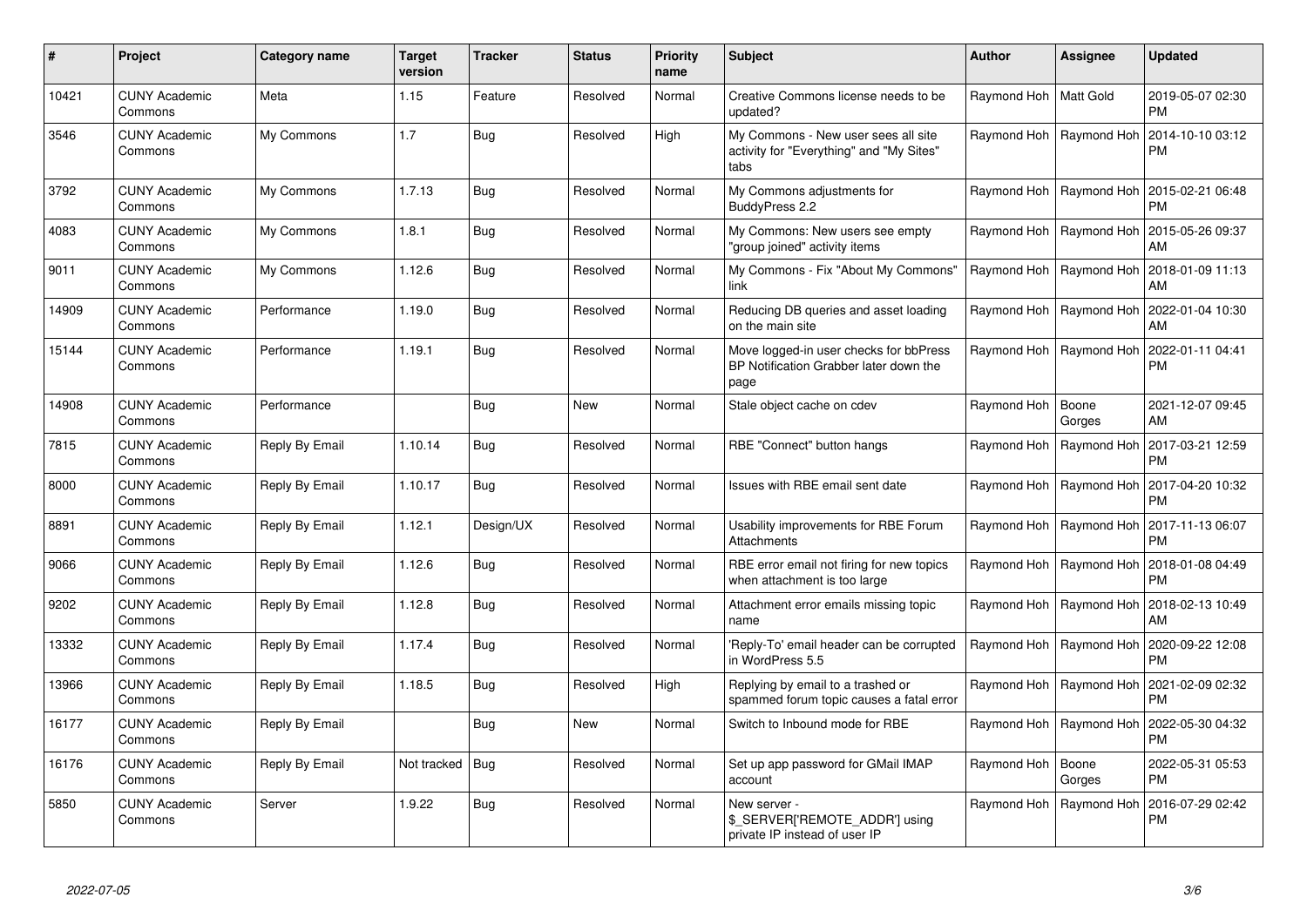| #     | Project                         | Category name           | <b>Target</b><br>version | <b>Tracker</b> | <b>Status</b> | <b>Priority</b><br>name | <b>Subject</b>                                                                                       | <b>Author</b>             | Assignee                  | Updated                       |
|-------|---------------------------------|-------------------------|--------------------------|----------------|---------------|-------------------------|------------------------------------------------------------------------------------------------------|---------------------------|---------------------------|-------------------------------|
| 5257  | <b>CUNY Academic</b><br>Commons | Social Paper            | 1.9.9                    | Bug            | Resolved      | Normal                  | Social Paper: Comment indicator<br>disappears after adding a comment to a<br>paragraph with no count |                           | Raymond Hoh   Raymond Hoh | 2016-02-25 03:07<br>PM        |
| 9177  | <b>CUNY Academic</b><br>Commons | Social Paper            | 1.12.8                   | Bug            | Resolved      | Normal                  | Social Paper directory not showing any<br>papers                                                     | Raymond Hoh               | Raymond Hoh               | 2018-02-13 01:10<br>PM        |
| 15029 | <b>CUNY Academic</b><br>Commons | Social Paper            | 1.18.24                  | Bug            | Resolved      | Normal                  | Social papers with post passwords should<br>not record 'new_cacsp_edit' activity items               | Raymond Hoh   Raymond Hoh |                           | 2021-12-02 04:15<br>PM        |
| 16313 | <b>CUNY Academic</b><br>Commons | Social Paper            | 2.0.2                    | <b>Bug</b>     | Resolved      | Normal                  | "My Papers" admin nav should be<br>removed for users without any papers                              |                           | Raymond Hoh   Raymond Hoh | 2022-06-29 11:31<br>AM        |
| 11164 | <b>CUNY Academic</b><br>Commons | Spam/Spam<br>Prevention | 1.14.7                   | Bug            | Resolved      | Normal                  | Anonymous blog comments are empty                                                                    | Raymond Hoh               | Raymond Hoh               | 2019-02-26 02:04<br><b>PM</b> |
| 5836  | <b>CUNY Academic</b><br>Commons | Upgrades                | 1.9.22                   | Bug            | Resolved      | Normal                  | Memcached caching strategy on new<br>server                                                          |                           | Raymond Hoh   Raymond Hoh | 2016-07-26 01:45<br>РM        |
| 788   | <b>CUNY Academic</b><br>Commons | WordPress (misc)        | 1.2.3                    | <b>Bug</b>     | Resolved      | Low                     | bp-nelo/functions.php - Remove<br>redundant BP textdomain call                                       | Raymond Hoh               | Raymond Hoh               | 2011-06-02 05:05<br><b>PM</b> |
| 787   | <b>CUNY Academic</b><br>Commons | WordPress (misc)        | 1.3                      | Bug            | Resolved      | Low                     | bp-nelo/footer.php - Remove<br>'get_option('tn_wpmu_goggle_code')" line                              | Raymond Hoh               | Boone<br>Gorges           | 2011-06-06 09:37<br>AM        |
| 1856  | <b>CUNY Academic</b><br>Commons | WordPress (misc)        | 1.4                      | Bug            | Resolved      | Normal                  | htpasswd on cdev conflicting with WP<br>cron                                                         | Raymond Hoh               | Raymond Hoh               | 2012-04-24 03:19<br>РM        |
| 2054  | <b>CUNY Academic</b><br>Commons | WordPress (misc)        | 1.4.3                    | Bug            | Resolved      | Normal                  | Fix errors in BP External Activity                                                                   |                           | Raymond Hoh   Raymond Hoh | 2012-08-23 01:27<br>PM        |
| 2263  | <b>CUNY Academic</b><br>Commons | WordPress (misc)        | 1.4.13                   | Bug            | Resolved      | Normal                  | Google Docs Shortcode doesn't support<br>older presentations                                         | Raymond Hoh               | Raymond Hoh               | 2012-12-11 06:48<br><b>PM</b> |
| 3780  | <b>CUNY Academic</b><br>Commons | WordPress (misc)        | 1.10                     | <b>Bug</b>     | Resolved      | Normal                  | wp-login.php template styling                                                                        |                           | Raymond Hoh   Raymond Hoh | 2016-08-24 06:30<br>AM        |
| 11250 | <b>CUNY Academic</b><br>Commons | WordPress (misc)        | 1.14.11                  | Feature        | Resolved      | Normal                  | Update assets needed for GCDI site                                                                   |                           | Raymond Hoh   Raymond Hoh | 2019-04-23 09:27<br>AM        |
| 11297 | <b>CUNY Academic</b><br>Commons | WordPress (misc)        | 1.14.11                  | <b>Bug</b>     | Resolved      | Normal                  | Two versions of the same plugin and<br>theme exist                                                   | Raymond Hoh               | Boone<br>Gorges           | 2019-04-23 10:44<br><b>AM</b> |
| 11855 | <b>CUNY Academic</b><br>Commons | WordPress (misc)        | 1.15.10                  | Bug            | Resolved      | Normal                  | "More Privacy Options" message not<br>showing on login page                                          |                           | Raymond Hoh   Raymond Hoh | 2019-09-24 11:09<br>AM        |
| 12551 | <b>CUNY Academic</b><br>Commons | WordPress (misc)        | 1.17.0                   | Bug            | Resolved      | Normal                  | Preparing for PHP 7.4                                                                                | Raymond Hoh               |                           | 2020-07-14 01:13<br>РM        |
| 14299 | <b>CUNY Academic</b><br>Commons | WordPress (misc)        | 1.18.8                   | <b>Bug</b>     | Resolved      | Normal                  | Remove Site Health scheduled task                                                                    | Raymond Hoh               | Raymond Hoh               | 2021-04-09 06:57<br>PM        |
| 15700 | <b>CUNY Academic</b><br>Commons | WordPress (misc)        | 2.0.0                    | Feature        | Resolved      | Normal                  | Add leave site functionality to "Dashboard<br>> My Sites" in admin area                              | Raymond Hoh   Raymond Hoh |                           | 2022-05-26 11:36<br>AM        |
| 16255 | <b>CUNY Academic</b><br>Commons | WordPress (misc)        |                          | Bug            | New           | Normal                  | Need to define 'MULTISITE' constant in<br>wp-config.php                                              | Raymond Hoh               |                           | 2022-06-19 09:31<br>AM        |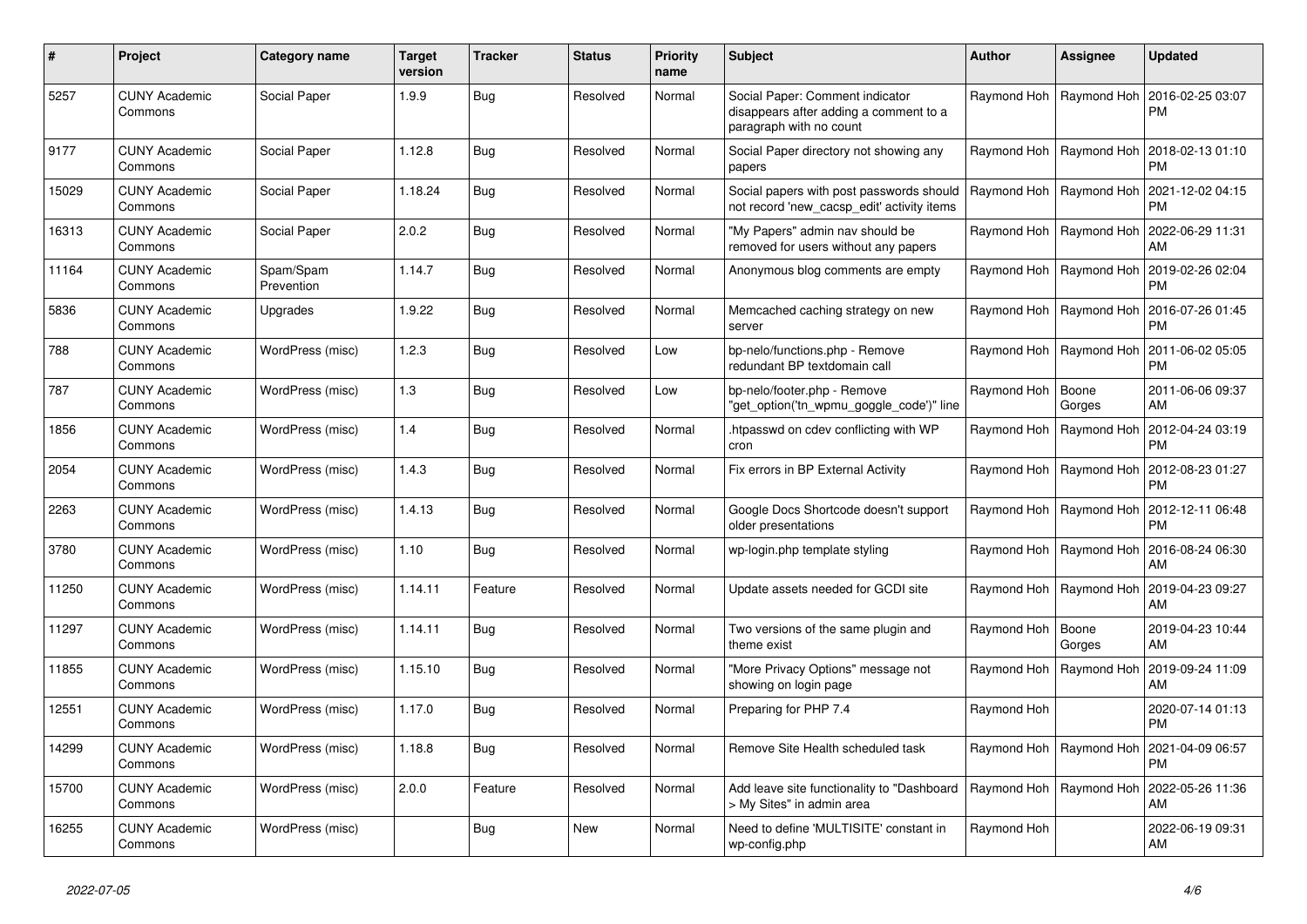| #     | Project                         | <b>Category name</b>     | <b>Target</b><br>version | <b>Tracker</b> | <b>Status</b> | <b>Priority</b><br>name | <b>Subject</b>                                                                             | <b>Author</b>              | <b>Assignee</b>           | <b>Updated</b>                                     |
|-------|---------------------------------|--------------------------|--------------------------|----------------|---------------|-------------------------|--------------------------------------------------------------------------------------------|----------------------------|---------------------------|----------------------------------------------------|
| 7825  | <b>CUNY Academic</b><br>Commons | WordPress (misc)         | Not tracked   Bug        |                | Rejected      | High                    | WP Cron fails to spawn on production                                                       | Raymond Hoh                |                           | 2017-03-27 05:56<br><b>PM</b>                      |
| 5975  | <b>CUNY Academic</b><br>Commons | <b>WordPress Plugins</b> | 1.11                     | Bug            | Resolved      | Normal                  | Audit all mail plugins on the Commons                                                      | Raymond Hoh   Daniel Jones |                           | 2016-12-13 08:57<br><b>PM</b>                      |
| 9810  | <b>CUNY Academic</b><br>Commons | <b>WordPress Plugins</b> | 1.13.2                   | <b>Bug</b>     | Resolved      | Normal                  | Yoast SEO doesn't support the Guest<br>Authors feature of Co-Authors Plus                  | Raymond Hoh   Raymond Hoh  |                           | 2018-05-22 11:56<br>AM                             |
| 10564 | <b>CUNY Academic</b><br>Commons | <b>WordPress Plugins</b> | 1.14.1                   | <b>Bug</b>     | Resolved      | Normal                  | PHP 7.2 Incompatibility Problems                                                           | Raymond Hoh   Raymond Hoh  |                           | 2018-11-19 10:06<br>AM                             |
| 11335 | <b>CUNY Academic</b><br>Commons | <b>WordPress Plugins</b> | 1.15                     | Bug            | Resolved      | Normal                  | Add mobile responsive styles for Creative<br>Commons license popup                         | Raymond Hoh   Raymond Hoh  |                           | 2019-04-16 02:21<br><b>PM</b>                      |
| 12240 | <b>CUNY Academic</b><br>Commons | <b>WordPress Plugins</b> | 1.16.3                   | <b>Bug</b>     | Resolved      | Normal                  | wp-ms-request-membership not added<br>properly as a git submodule                          |                            | Raymond Hoh   Raymond Hoh | 2019-12-27 01:05<br><b>PM</b>                      |
| 12594 | <b>CUNY Academic</b><br>Commons | <b>WordPress Plugins</b> | 1.16.9                   | Bug            | Resolved      | Normal                  | Remove Backtype Connect plugin                                                             |                            | Raymond Hoh   Raymond Hoh | 2020-04-14 11:20<br>AM                             |
| 12606 | <b>CUNY Academic</b><br>Commons | <b>WordPress Plugins</b> | 1.16.9                   | <b>Bug</b>     | Resolved      | Normal                  | Disable PHP sessions for Custom<br>Sidebars plugin                                         |                            | Raymond Hoh   Raymond Hoh | 2020-04-14 11:20<br>AM                             |
| 12654 | <b>CUNY Academic</b><br>Commons | <b>WordPress Plugins</b> | 1.16.9                   | Feature        | Resolved      | Normal                  | Update Google Docs Shortcode to v0.5                                                       |                            | Raymond Hoh   Raymond Hoh | 2020-04-14 11:20<br>AM                             |
| 12850 | <b>CUNY Academic</b><br>Commons | <b>WordPress Plugins</b> | 1.16.14                  | <b>Bug</b>     | Resolved      | Normal                  | Event Tickets plugin calls<br>wp_cache_flush() after every ticket<br>addition              |                            | Raymond Hoh   Raymond Hoh | 2020-06-09 11:56<br>AM                             |
| 13721 | <b>CUNY Academic</b><br>Commons | <b>WordPress Plugins</b> | 1.18.1                   | <b>Bug</b>     | Resolved      | Normal                  | Update Contact Form 7                                                                      |                            | Raymond Hoh   Raymond Hoh | 2020-12-17 08:41<br><b>PM</b>                      |
| 15254 | <b>CUNY Academic</b><br>Commons | <b>WordPress Plugins</b> | 1.19.3                   | <b>Bug</b>     | Resolved      | Normal                  | Event Tickets plugin can create new user<br>accounts and bypass BuddyPress<br>registration |                            | Raymond Hoh   Raymond Hoh | 2022-02-08 02:38<br><b>PM</b>                      |
| 16319 | <b>CUNY Academic</b><br>Commons | <b>WordPress Plugins</b> | 2.0.3                    | <b>Bug</b>     | New           | Normal                  | Request for Events Calendar Pro 5.14.2<br>update                                           | Raymond Hoh   Raymond Hoh  |                           | 2022-07-01 04:16<br><b>PM</b>                      |
| 3691  | <b>CUNY Academic</b><br>Commons | <b>WordPress Plugins</b> | Future<br>release        | <b>Bug</b>     | <b>New</b>    | Normal                  | WPMU Domain Mapping Debugging on<br>cdev                                                   | Raymond Hoh   Matt Gold    |                           | 2014-12-12 09:04<br>AM                             |
| 3939  | <b>CUNY Academic</b><br>Commons | <b>WordPress Plugins</b> | Future<br>release        | <b>Bug</b>     | Hold          | Normal                  | Activity stream support for Co-Authors<br>Plus plugin                                      |                            | Raymond Hoh   Raymond Hoh | 2015-11-09 06:13<br><b>PM</b>                      |
| 3402  | <b>CUNY Academic</b><br>Commons | <b>WordPress Themes</b>  | 1.6.14                   | Bug            | Resolved      | Normal                  | Clicking subnav tabs on "News" tab does<br>not work                                        |                            |                           | Raymond Hoh   Raymond Hoh   2014-08-25 10:09<br>PM |
| 4985  | <b>CUNY Academic</b><br>Commons | ZenDesk                  | 1.9.32                   | Bug            | Resolved      | Normal                  | ZenDesk Feedback Tab is being<br>deprecated                                                |                            | Raymond Hoh   Raymond Hoh | 2016-11-01 10:20<br>AM                             |
| 11013 | <b>NYCDH Community</b><br>Site  |                          |                          | <b>Bug</b>     | Resolved      | Normal                  | Convert subdomain install to subdirectory<br>install                                       | Raymond Hoh   Raymond Hoh  |                           | 2019-05-21 11:07<br>AM                             |
| 12827 | NYCDH Community<br>Site         |                          |                          | Maintenance    | Resolved      | Normal                  | Events Calendar Pro and Filter Bar plugin<br>update                                        | Raymond Hoh                | Jesse<br>Merandy          | 2020-05-20 03:33<br><b>PM</b>                      |